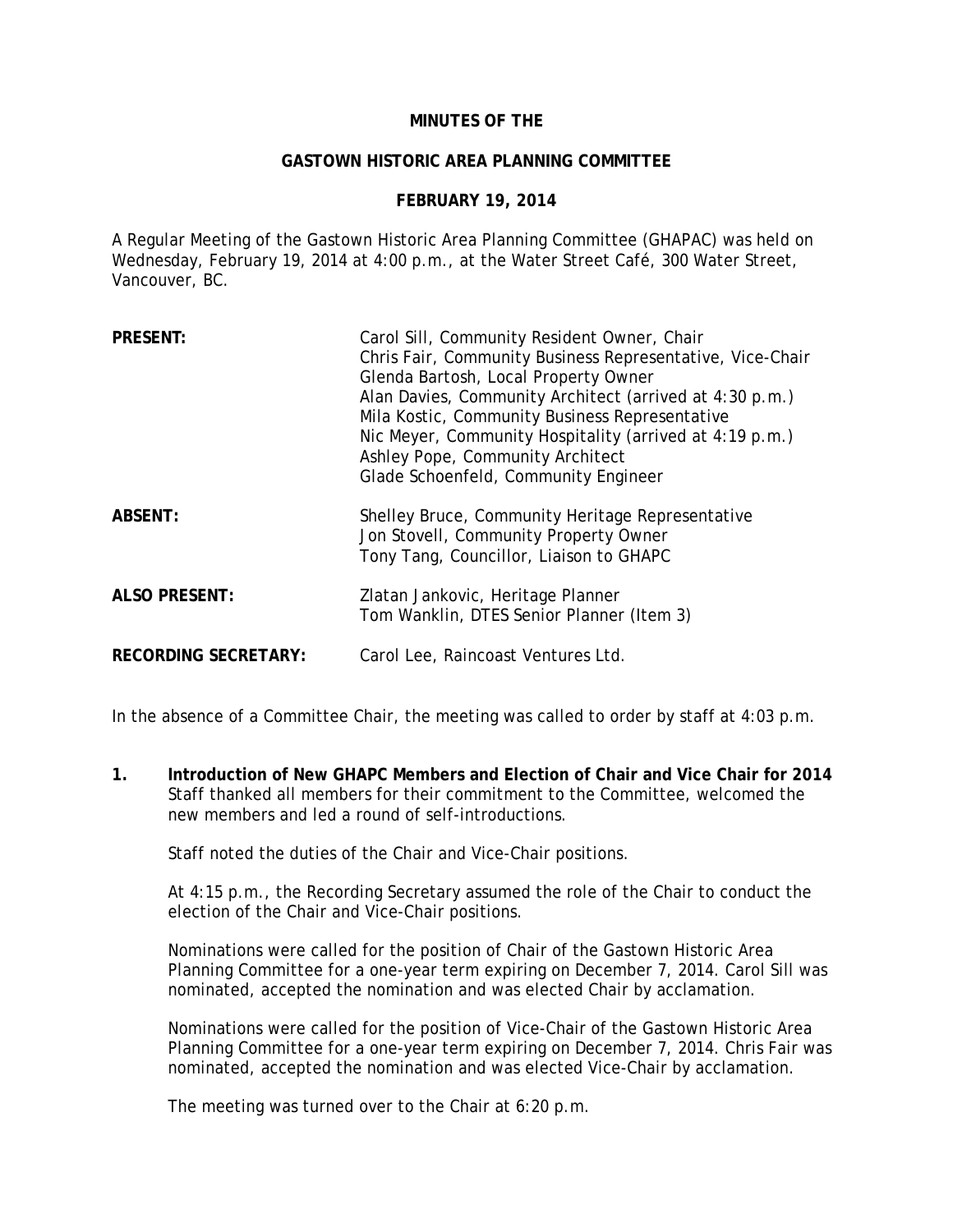Staff reviewed GHAPC's role and responsibilities. GHAPC members were invited to contact staff if there are any questions regarding the Committee's policies and meeting procedures, including the process for resolving any conflict of interest situations.

The agenda was accepted as circulated.

**2. Adoption of Minutes** (December 18, 2013)

# **MOVED by Chris Fair SECONDED by Glenda Bartosh**

THAT the minutes of the December 18, 2013 meeting of the Gastown Historic Area Planning Committee be adopted as circulated.

### **CARRIED UNANIMOUSLY**

# **3. Downtown Eastside (DTES) Plan Local Area Planning Program (LAPP) Update**

Materials were distributed for the Committee's information:

- "Downtown Eastside Draft Local Area Plan Summary" Brochure
- "Downtown Eastside Local Area Plan, Vision of DTES" presentation slides, dated January 2014
- Chapter 13 of the Draft version of the Downtown Eastside Local Area Plan, dated November 28, 2013.

Tom Wanklin, DTES Senior Planner, reviewed the current status and progress to date of the DTES LAPP process. A committee has been established to provide community input to the DTES Local Area Plan (LAP). It is anticipated that the DTES LAP will be presented to City Council for approval on March 12, 2014.

Mr. Wanklin commented on the content of the DTES LAP and noted that the subject of heritage is addressed in many chapters of the Plan. The ongoing input of the GHAPC will be sought to implement, monitor and review the progress of the DTES LAP after it has been approved.

Discussion ensued during which the following comments were offered and questions raised:

- Very useful document
- Appreciate the broad appraisal and the breadth of areas covered in the DTES LAP
- How commercial and industrial activities would be enhanced and promoted, as DTES LAP does not include proposed policy changes to address this
- Need to increase inclusive employment opportunities in the DTES in partnership with business improvement associations
- How linkage between the updated Heritage Registry and DTES LAP will be done
- Need for quidelines, entrenched in principles, to ensure that decisions regarding the Heritage Registry are made in a consistent manner.